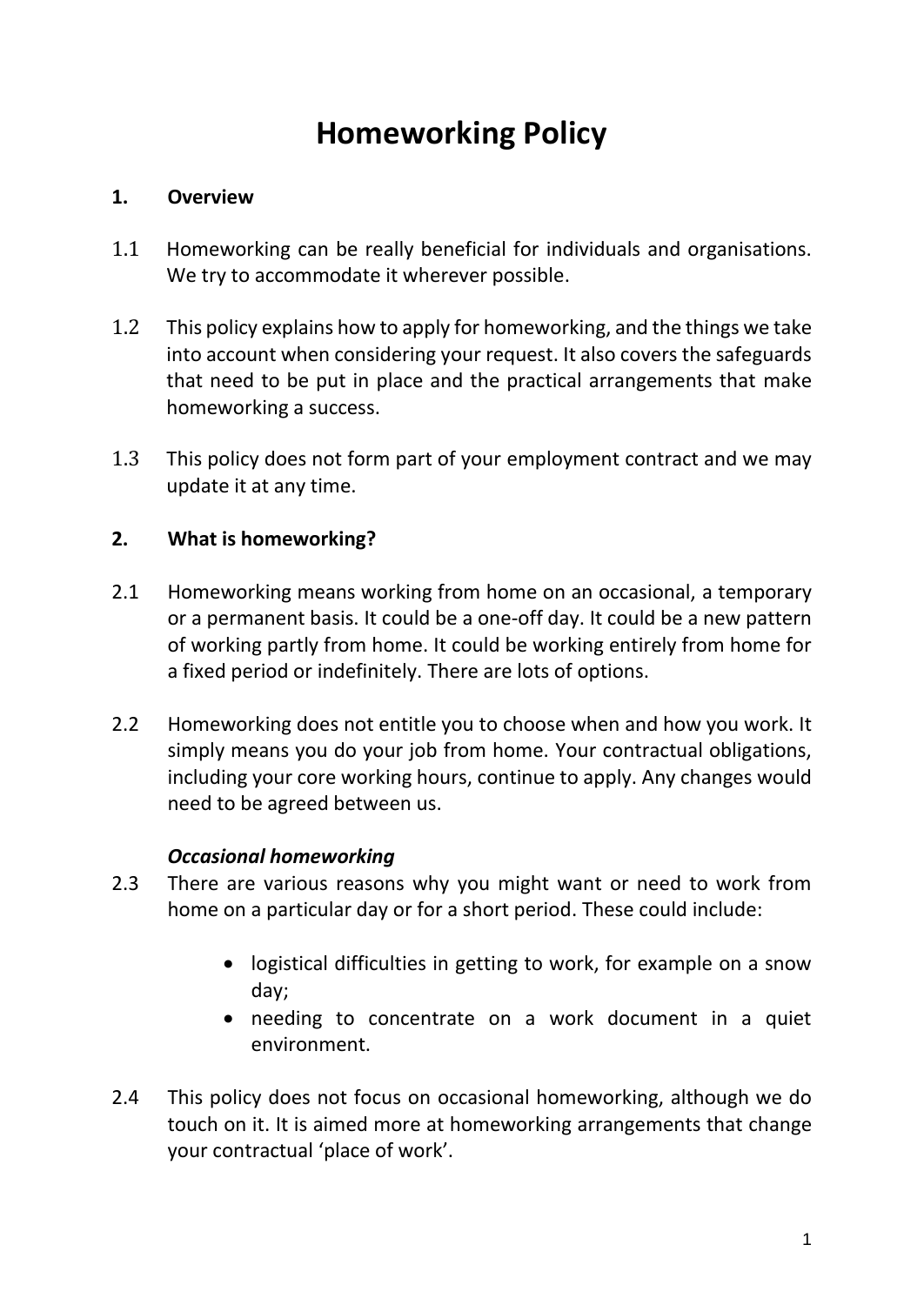## *Homeworking that changes your 'place of work'*

- 2.5 This is when you have agreed a new working arrangement with us. It is where your home becomes your working base for at least some of the week/month, temporarily or permanently.
- 2.6 You can either follow the procedure set out in this policy, or the procedure set out in our Flexible Working Policy.

## **3. Is your role suitable for homeworking?**

- 3.1 We will consider your homeworking request under this policy if you are an employee and have passed your probationary period **[**and completed all necessary training**]**, or where homeworking is a reasonable adjustment under the *Equality Act 2010*.
- 3.2 We will need to be satisfied that your role is one that is suited to homeworking (not all are).
- 3.3 You will also need to have the personal attributes and skills that mean you should be able to do your job effectively from home. Things like:
	- the ability to work independently;
	- self-motivation;
	- self-discipline;
	- good time management;
	- the ability, through remote technology, to access materials you will need and speak with people you'll need to speak with;
	- being able to separate work life and home life.
- 3.4 Your personnel record, including your recent conduct and performance levels and any unexpired warnings, will be taken into account when we make any decisions.
- 3.5 Your home environment must be suitable for homeworking. This includes having a decent working area, and a reasonably strong internet connection.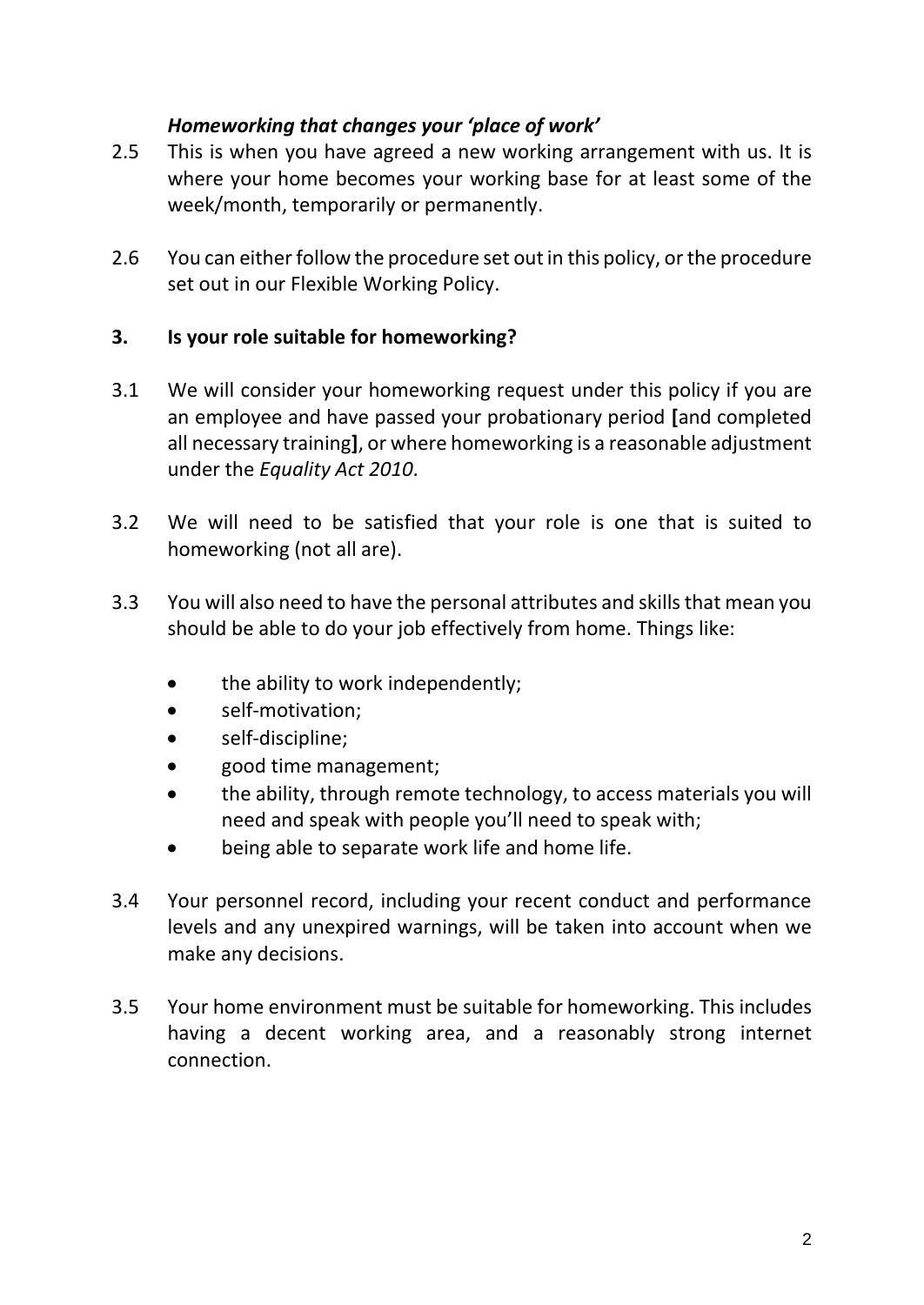# **4. How to do I apply for homeworking?**

- 4.1 Occasional homeworking usually needs to be arranged at short notice. That might be because your child wakes up unwell (in which case you should also consider your right to take time off to care for a dependant), or where poor weather makes it advisable for you to stay at home. In those types of situations, you should contact **[**NAME**]** as soon as you think you will need to work from home. They will decide whether or not to authorise homeworking on that occasion **[**but you can assume it will be allowed unless you are told otherwise**]**.
- 4.2 If you would like to make homeworking a normal part of your contract, you should discuss this with **[**your manager**] [**a member of the HR team**]** as a first step. If you then decide to make a formal request for homeworking under this policy, send an application letter or email to **[**NAME**] [**your manager**] [**a member of the HR team**]**.
- 4.3 It is important that we have enough time to consider your request properly, so please send any request to us plenty of time in advance of when you would like the homeworking to begin.
- 4.4 If you are applying for homeworking as a flexible working request (which has a special formal process set by employment law) you must be clear about that and follow our Flexible Working Policy.

# **5. What should I include in my application?**

- 5.1 Tell us in as much detail as you can about the homeworking arrangement you are proposing. In particular:
	- What your working week/month would look like.
	- Whether homeworking would be a temporary or a permanent arrangement.
	- When you would like the homeworking to begin.
	- How you think homeworking could work for you, for your role and for us.
	- Why you think you and your role are suited to homeworking.
	- How you would do your job just as effectively from home.
	- How you would maintain proper contact and relationships with **[**colleagues**]**, **[**clients**]**, **[**customers**]**, **[**suppliers**]**, **[**your manager**]**.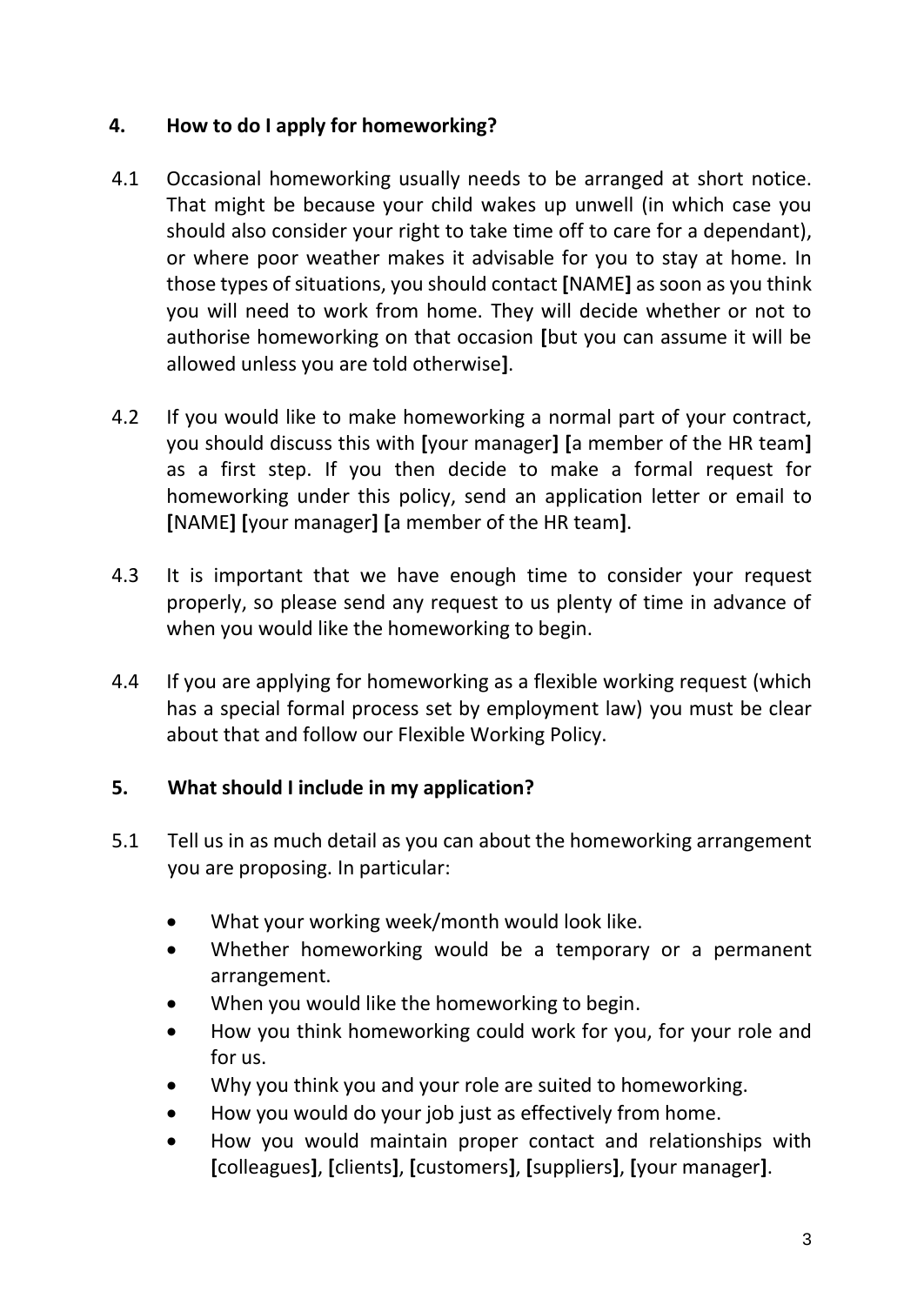- How you would protect confidential information belonging to us and to our **[**clients**]**, **[**customers**]**, **[**staff**]**, **[**suppliers**]**, **[**associates**]**, **[**contractors**]**.
- 5.2. If you believe that homeworking would be a reasonable adjustment under the *Equality Act 2010*, you should tell us that and explain why.

#### **6. When we receive your request**

- 6.1 We will meet with you as soon as possible to discuss your proposed homeworking.
- 6.2 We may want to visit your home (possibly more than once) to assess its suitability, which may include carrying out a health and safety risk assessment. We may require you to arrange and pay for any necessary modifications and may refuse your homeworking request if those modifications are not made within a reasonable timeframe, or if they do not rectify any health and safety risk(s) identified.
- 6.3 We may also want to carry out a data protection risk assessment before deciding whether or not to agree to the homeworking.
- 6.4 We will write to you to let you know whether we agree to the homeworking. Each request is considered on its own merits. Even if we have approved a similar request in the past, we are not tied to doing the same in the future.
- 6.5 If your request is approved we will probably want you to complete a trial period. If that trial period is unsuccessful, you may need to return to the previous contractual position, unless some other arrangement can be agreed.
- 6.6 If you are unhappy with a refusal of your request under this policy, you should write to **[**NAME**]** within **[**one week**]** of our decision, explaining your reasons.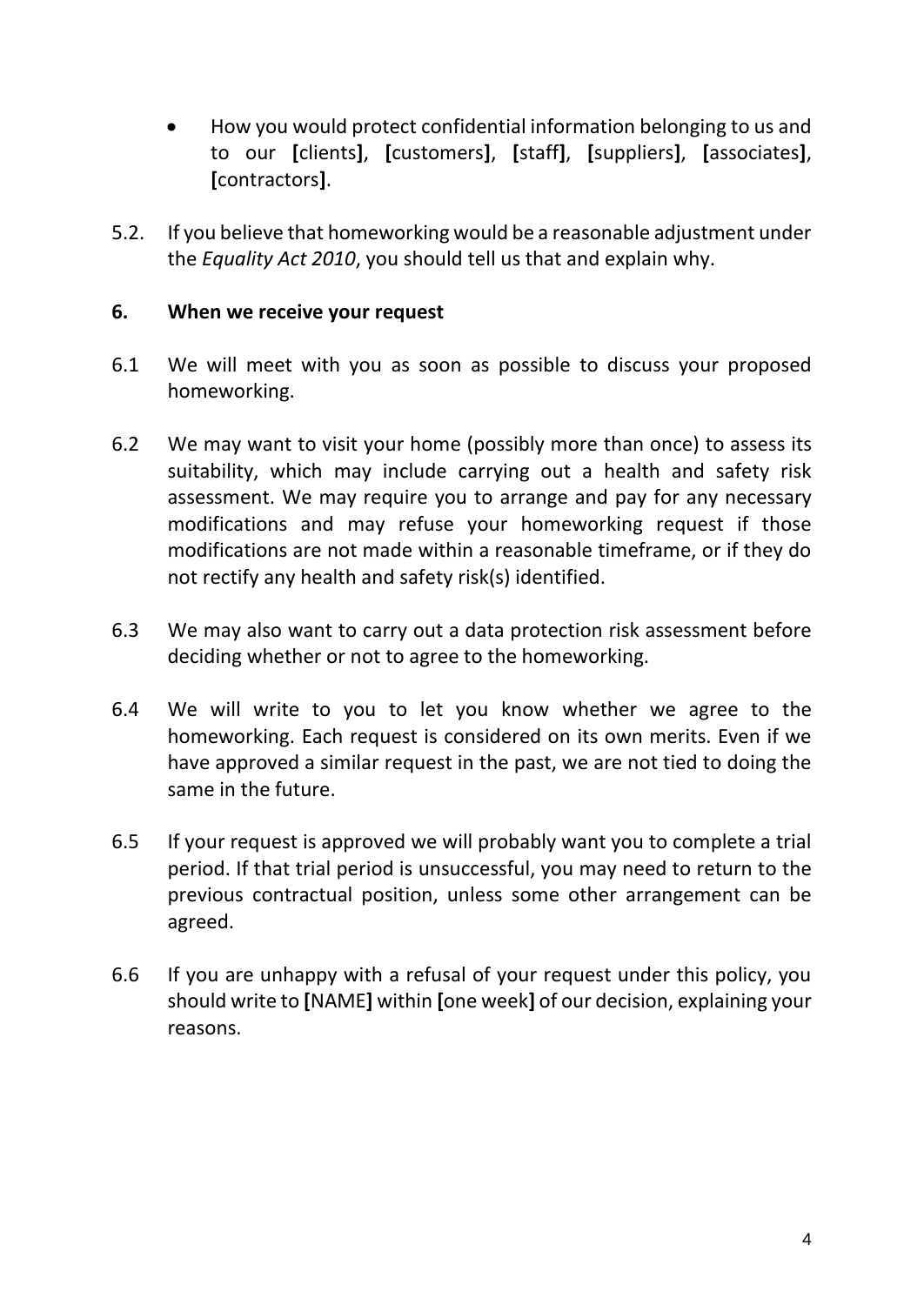# **7. Setting up the homeworking**

### *Property and equipment*

- 7.1 We might loan you some of the things you will need to be able to do your job properly and safely from home. These may include **[**stationery**]**, **[**a laptop/desktop computer**]**, **[**desk and chair**]**, **[**secure filing cabinet**]**, **[**shredder**]**, **[**dedicated phone line**]**, **[**mobile phone**]**. We may ask you to **[**cover**] [**contribute to**]** the cost of any necessary installations such as broadband connections.
- 7.2. You must take good care of anything we loan you and return it to us when requested.
- 7.3 You **[**may**] [**may not**]** use the equipment or other property we provide for **[**reasonable and lawful**]** personal/family use.
- 7.4 If you intend using any personal equipment such as a computer for homeworking you must check with us first. We will need to make sure that it's suitable. Any personal equipment that we agree to you using remains your responsibility, so you would need to cover the cost of things like repairs.

#### *Household bills*

7.5 **[**You will be expected to cover**] [**We will contribute a reasonable amount towards**]** the cost of utilities including heating and electricity necessary for your homeworking.

# *Mortgage, lease and insurance*

- 7.6 You are responsible for making sure that your mortgage or lease and home insurance do not restrict or prevent your home being used for work.
- 7.7 You should discuss with your home insurer any changes that may need to be made to your policy to ensure that you are fully protected while working from home. **[**You are responsible for any additional premiums**] [**If any necessary changes mean an increase in your premium, we will **[**cover**] [**contribute to**]** that extra cost during the homeworking**]**.

# *Tax*

7.8 **[**There may be tax implications to homeworking. You should get specific advice on this.**]**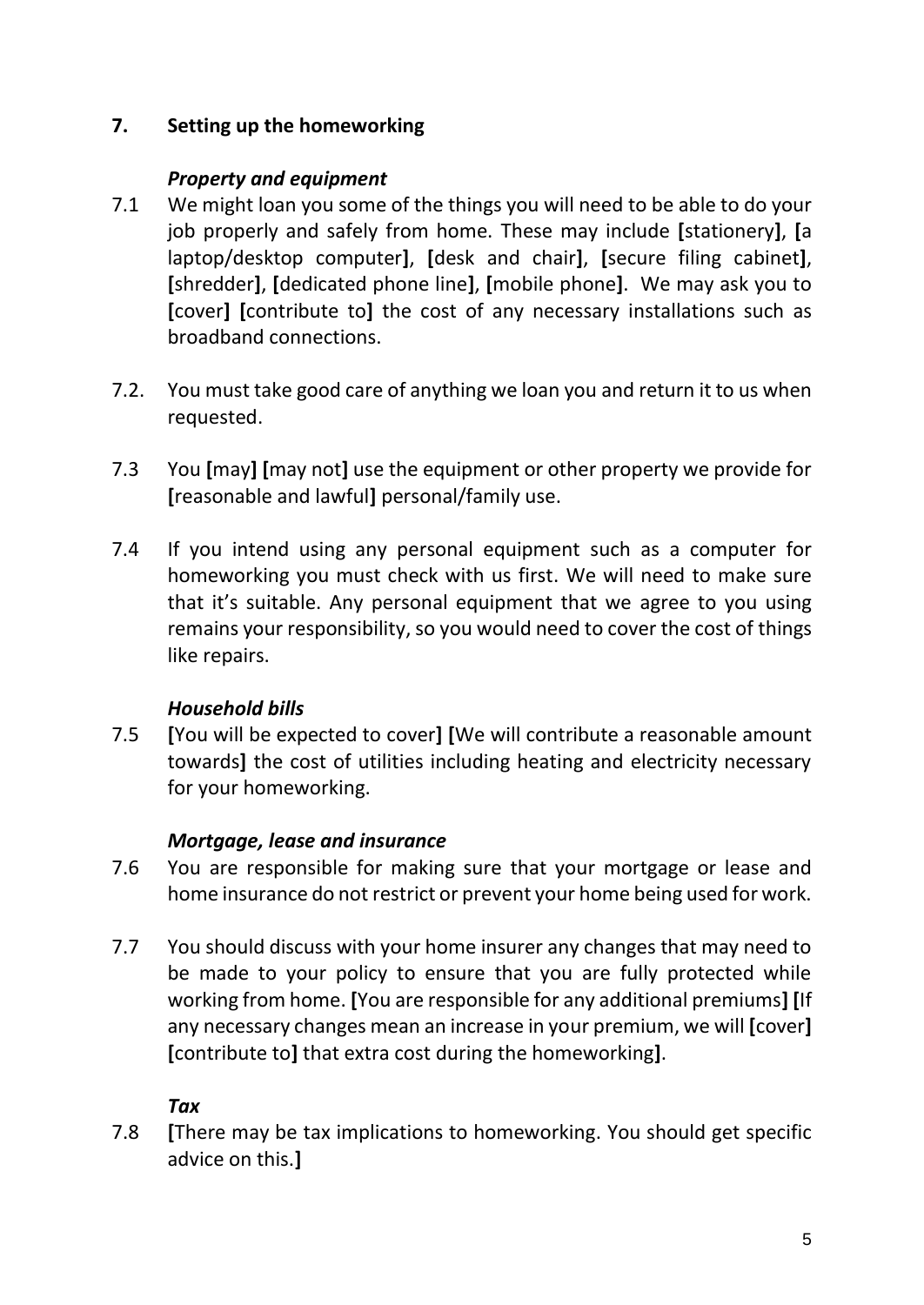#### **8. Managing the homeworking**

- 8.1 Employees who work from home are subject to the same rules, procedures and expected standard of conduct and performance as all other employees. Contractual obligations, duties and responsibilities remain in place, as do our workplace policies.
- 8.2 We want you to remain as involved as possible in our business and our activities while you are working from home. This includes having access to company news, events and benefits, as well as opportunities for professional development, training and promotion.
- 8.3 We will keep in regular contact with you during your homeworking via **[**phone**]**, **[**email**]**, **[**video conferencing**]** and **[**face-to-face meetings**]**.
- 8.4 If you at any point feel isolated, left out, or lacking guidance or support you should discuss this with **[**your manager**] [**a member of HR**]**.
- 8.5 Where an IT or other problem prevents you from working effectively from home, you should contact **[**NAME**]** straightaway. We may need you to come into work until the issue has been resolved.
- 8.6 If you cannot work on a homeworking day because of illness or injury, you must follow the procedure set out in our Absence Management Policy.

#### **9. Expenses**

- 9.1 We will reimburse you for your reasonable **[**postage**] [**photocopying**] [**printing**]** costs and your reasonable travelling costs **[**in respect of meetings with us **[**and with clients/customers**]]**.
- 9.2 You should email your expenses claim form to **[**your manager**] [**NAME**] [**at the end of each month**]**.

#### **10. Health and safety**

10.1 We may carry out periodic health and safety risk assessments of your homeworking, as well as maintenance checks and electrical testing.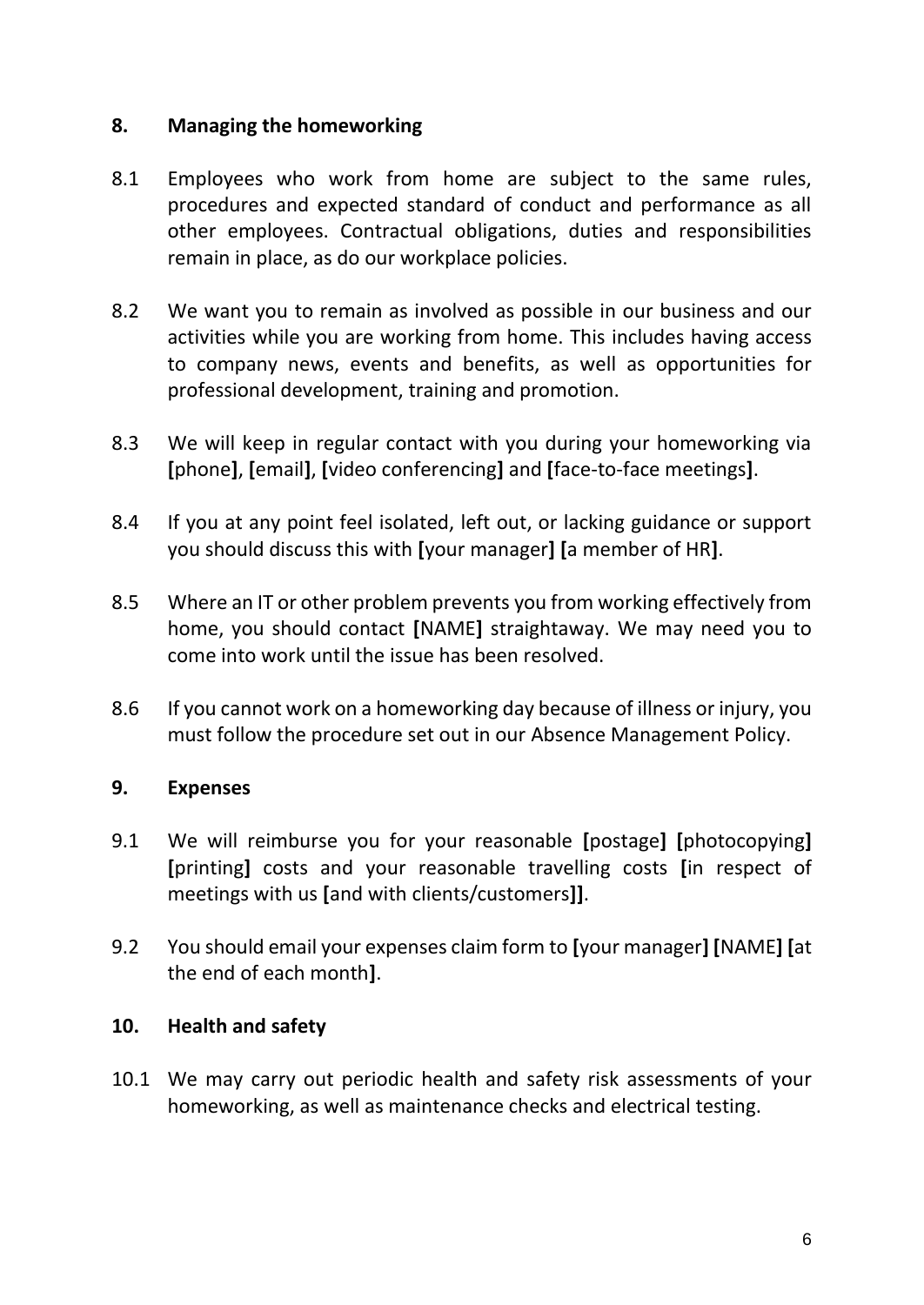- 10.2 You have a responsibility to take reasonable care. If you have any health and safety concerns, or if an accident or incident takes place, you must immediately report this to **[**NAME**]** in line with our Health and Safety Policy.
- 10.3 It will not usually be appropriate to hold **[**client**]**, **[**customer**]**, **[**workrelated**]** meetings in your home, or to give out personal details like your address. If you are unsure about any aspect of this, contact **[**your manager**] [**a member of HR**]**.

#### **11. Security, confidentiality and data protection**

- 11.1 Our high standards must be adhered to at all times. You should familiarise yourself with our Data Protection Policy in particular.
- 11.2 Data protection risk assessments will be carried out periodically.
- 11.3 Only equipment that we have authorised may be used for homeworking.
- 11.4 Whenever you are prompted to install a legitimate update to your computer or other equipment, you must do so straightaway.
- 11.5 You must report any actual or potential breach of security, confidentiality or data protection to **[**NAME**]** immediately.
- 11.6 If you are in unsure about any aspect of security, confidentiality or data protection, you must speak with **[**your manager**] [**our IT manager**] [**a member of HR**]**.

#### **12. Accessing your home**

- 12.1 We may need to access your home to set up the homeworking and to carry out risk assessments, checks, and repairs to our equipment.
- 12.2 We may also need access in order to retrieve our property, whether during the homeworking, at the end of the homeworking arrangement, or when your employment ends.